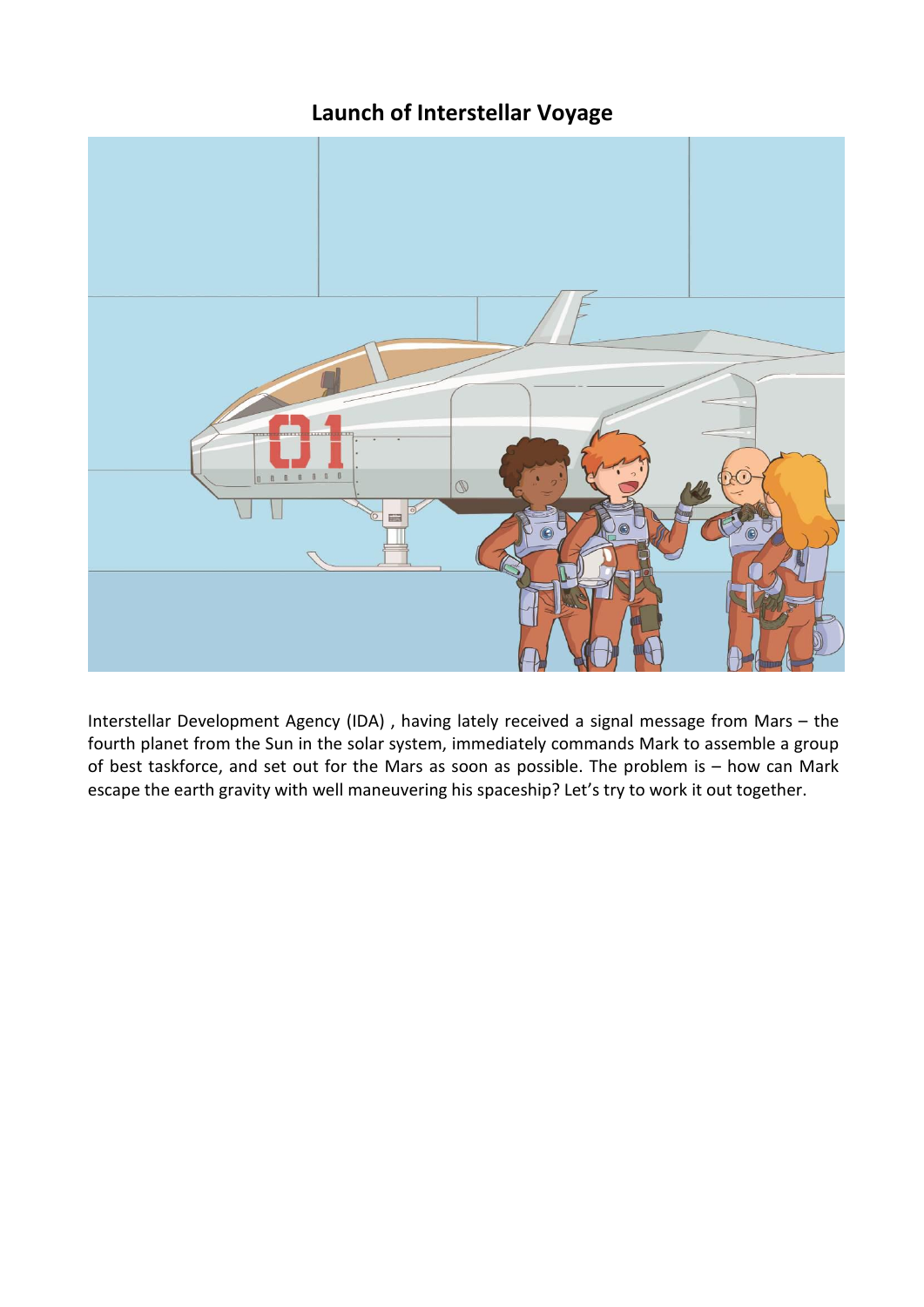#### **Learning Objectives**

We've learned the method of utilizing variables from last chapter, while in this chapter, we need to apply it into a new sensor - accelerometer / gyroscope with integration of our little mBlock fairy character, to complete all our challenging missions successfully.

#### **Scientific knowledge**

On the Earth, Gravity (Gravitation), as a result of an attractive force by the Earth towards the physical objects nearby ground, gives weight to those objects and pulls them down to the ground. And in the Universe, Gravity helps draw materials altogether to form celestial bodies, then attract these celestial bodies between one another, and further group them into the galaxy, moving in their own orbits severally. As such, once you want to start your journey of "Star Trek", your spaceship or space shuttle must acquire plenty of acceleration, so as to escape from the Earth's gravitational field and get into the space, only by then you can travel onto other planet(s).

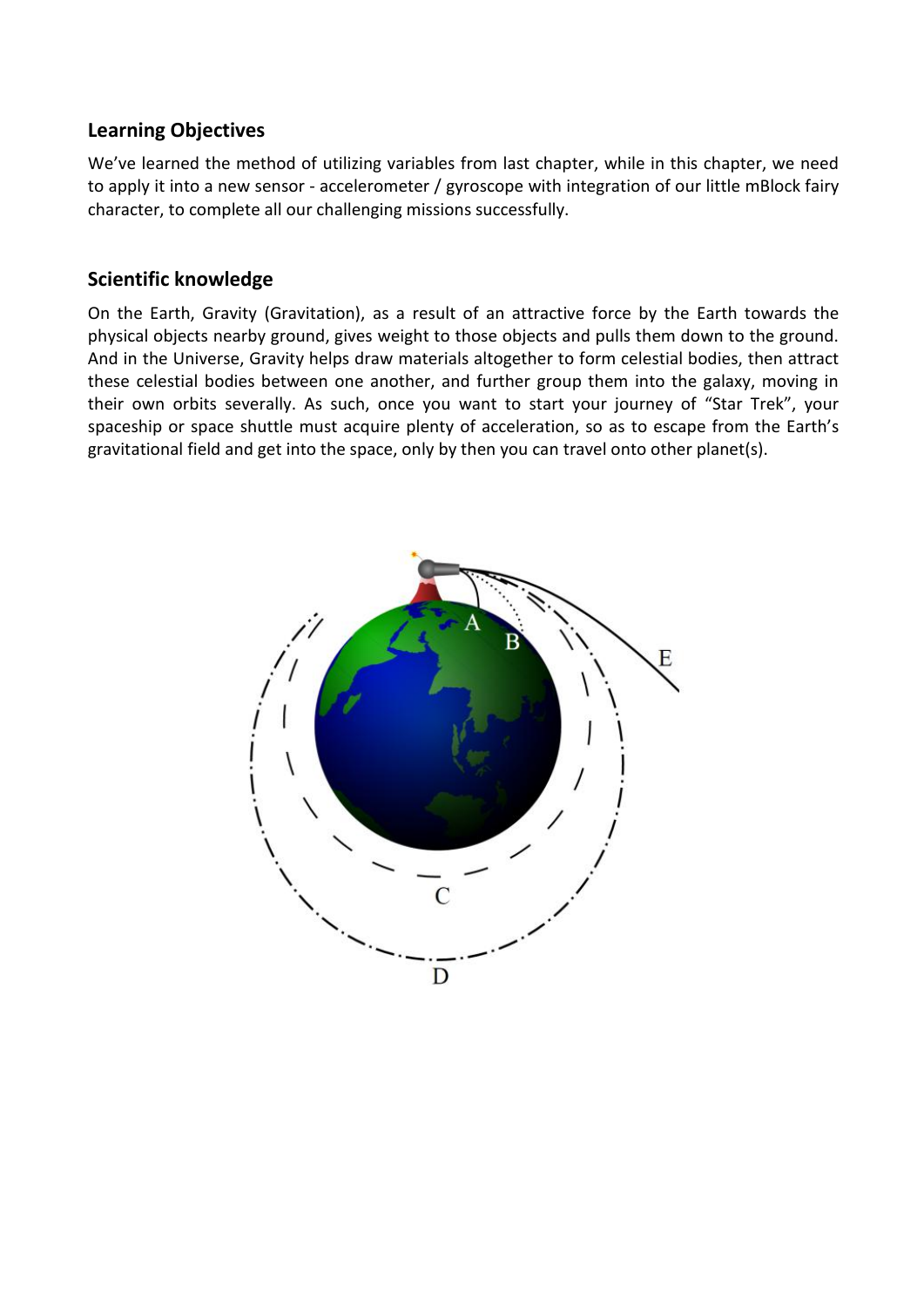### **Tasks**

# **Task 1 - Accelerometer / Gyroscope Modules**

Inside the Ranger's Me Auriga controller, groups of MPU-6050 Gyroscope chips were integrated to help detect the tilt angle values of both axis X (leftward/rightward) and axis Y (forward/backward), as well as the acceleration info of axis Z (spinning in circles).



# **Task 2** – **Observe the Data of Gyroscope**

1. Create a variable x, set its value right as the value of axis X's angle in the Gyro instructions.<br>2. Then create a variable y, set its value right as the value of axis Y's angle in the Gyro instructions.

3. Revolve the Me Auriga controller and observe the data changes.

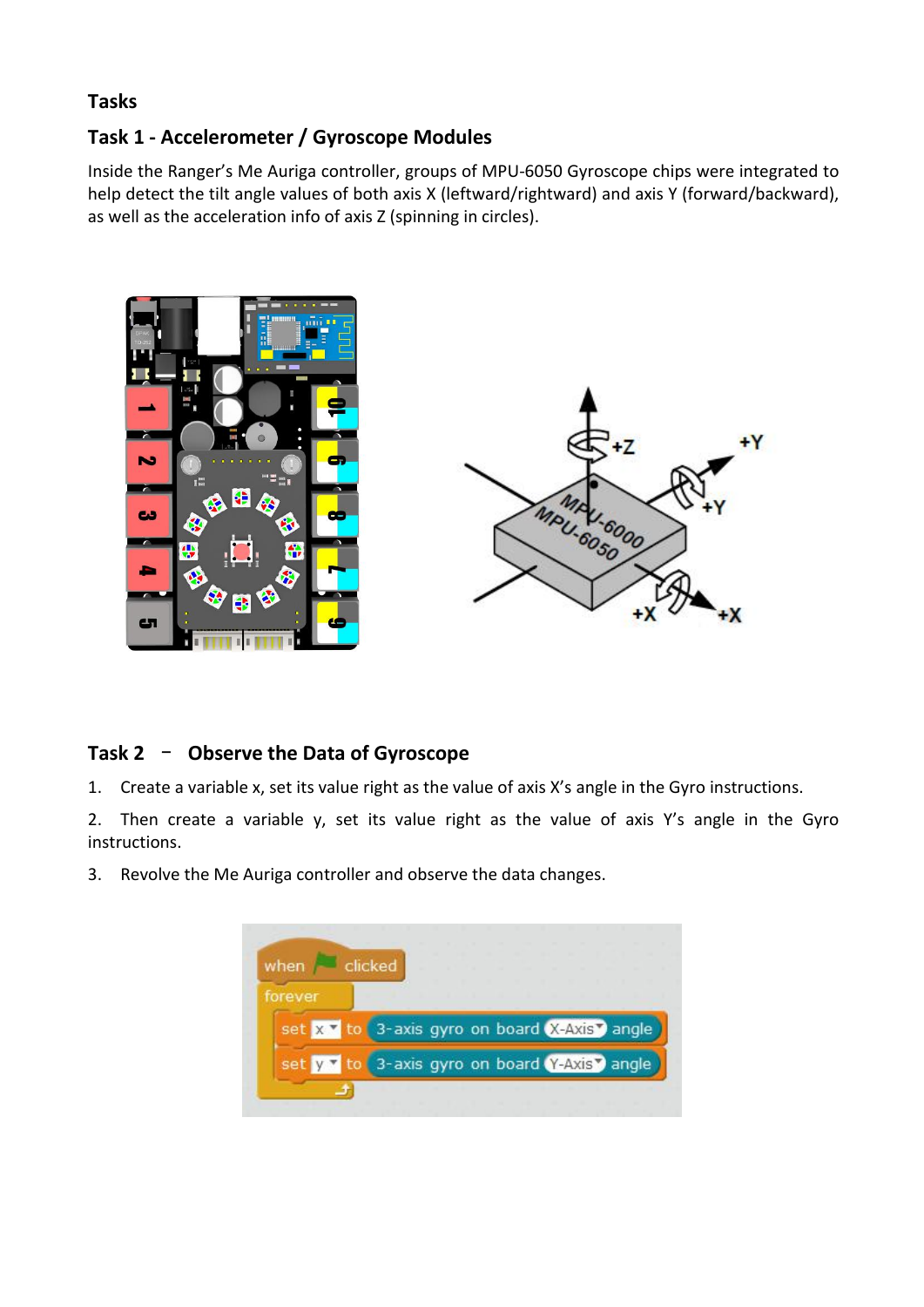

(Auriga Gyro xyz Illustration)

# **Task 3** – **Move the Panda**

Use the Auriga Gyro's data changes as movement parameters of our Panda. Make use of [If], ie. conditions of [If] should be based on [Greater than] " $>$ " or [Less than] " $\lt$ " under function [Operators].



Continue with the above steps of your learning task, and try to add a few more [If] instructions, you'll see as variable x is larger than 10, your Panda can move for ten steps.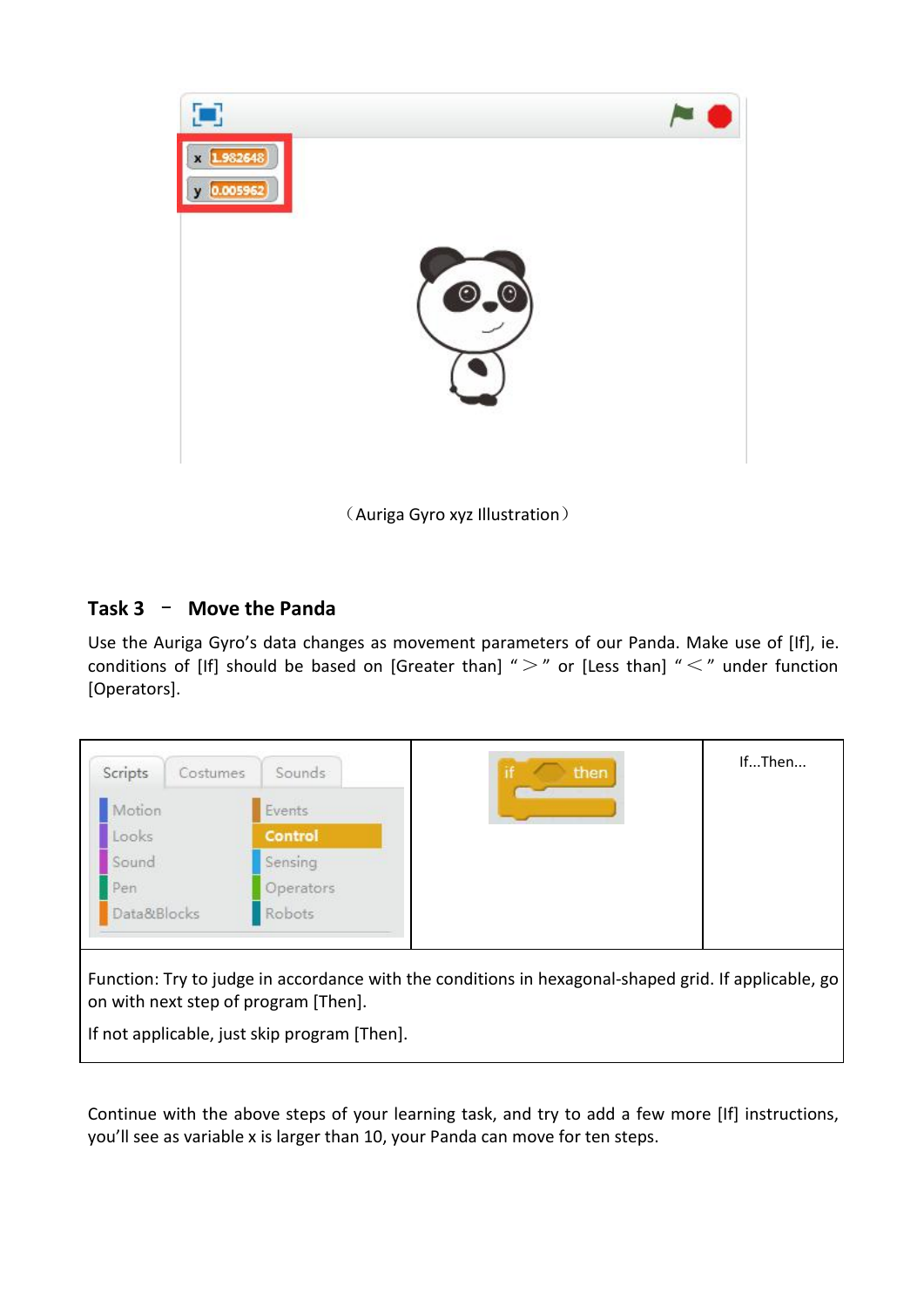

When you finish the entire program, click the green flag and turn your Ranger – does your Panda begin to move?

# **Learning Tasks**

# **Task**  $1 -$  **Spaceship** with a brand-new Background

Now we're going to switch a Ranger robot into a spaceship… umm… seems impossible, but we can still transform it to the controlling rod of our spaceship!

1. Find out "choose sprite from library" tag in mBlock, then click the button of figure icon "M-Panda"



2. Select and click [Space] category on the left side.

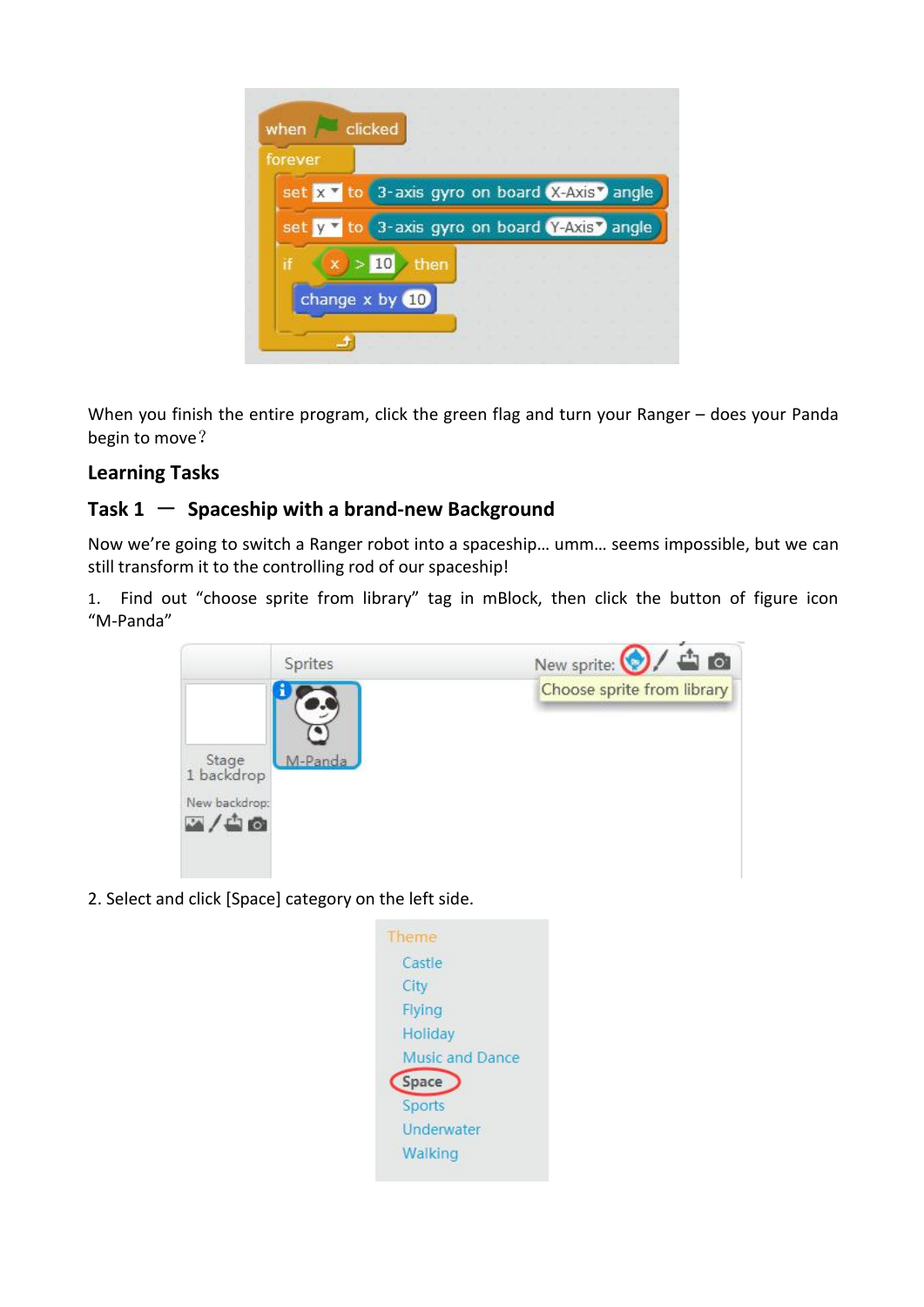3. Select "Spaceship" icon, and press the [OK] button



4. Now there are two roles on the stage.

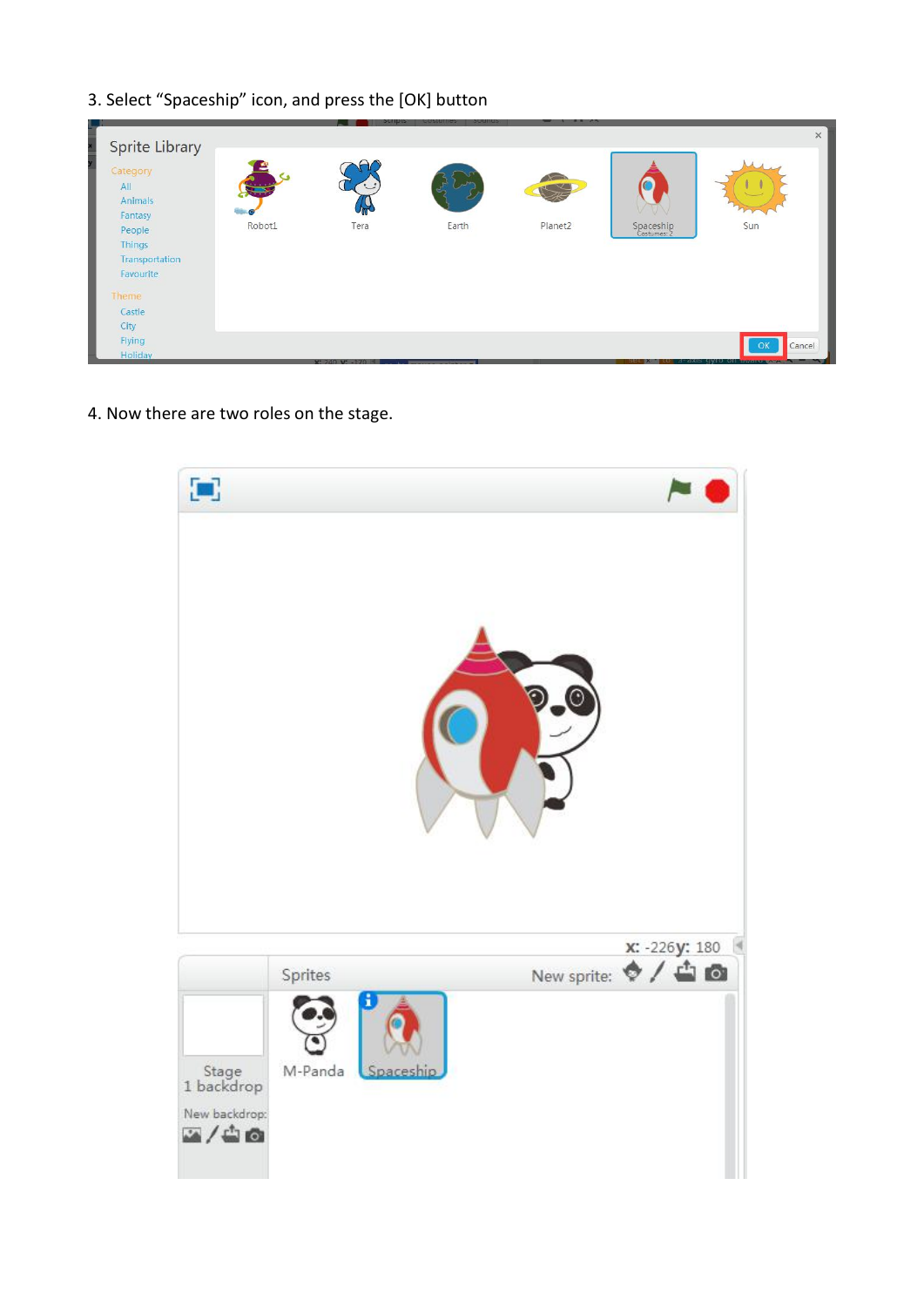5. You're supposed to keep the image of "Spaceship" and cross out "M-Panda". Right click "M-Panda" button, then click [delete] to complete.



6. In order to make your stage background more colorful, click [New backdrop] icon (ie. choose backdrop from library).



7. Select [Outer Space] on left side, choose the image of "Space", then click [OK].

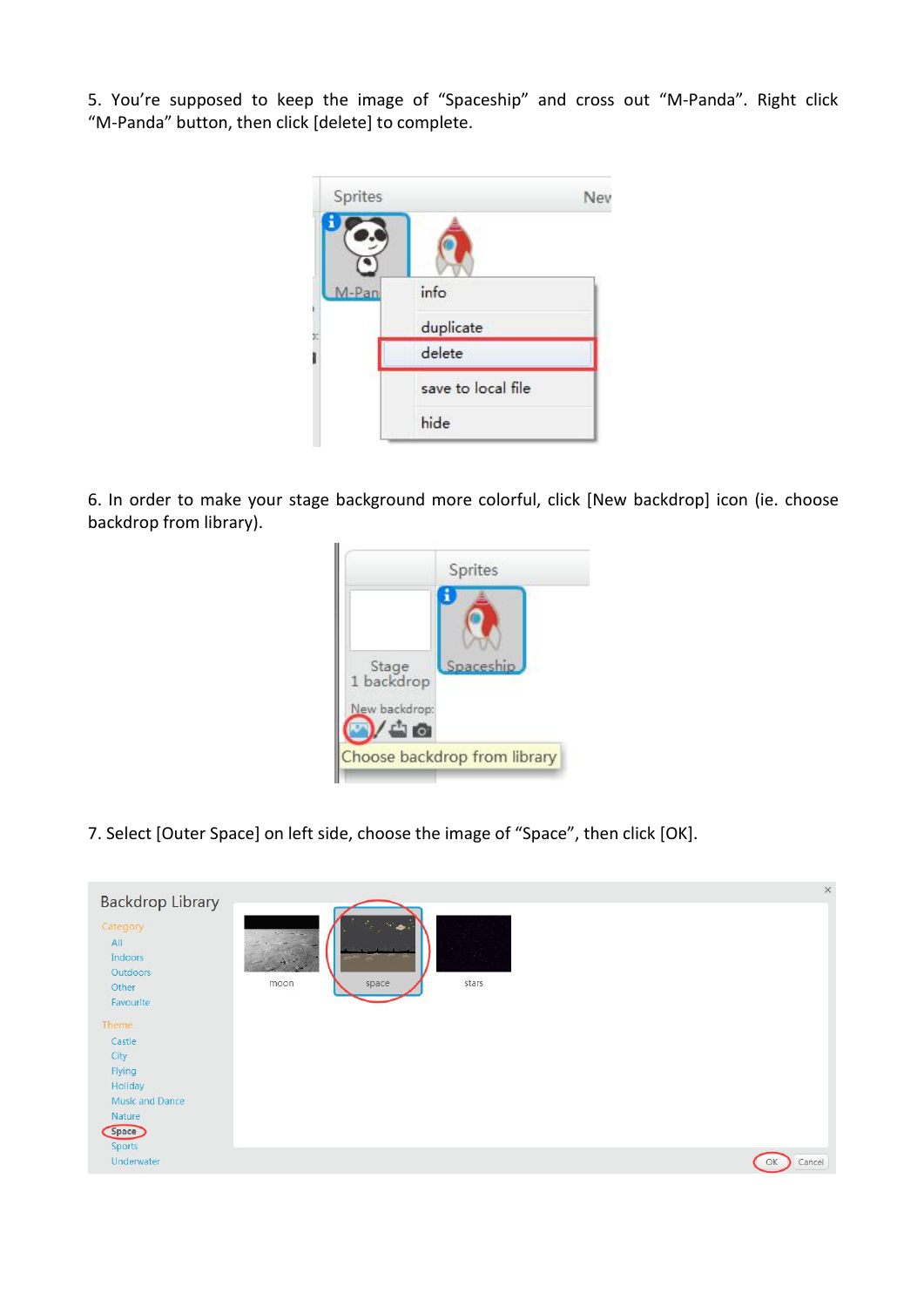8. You will find your stage filled with the background that was just chosen.



9. Click the Spaceship in [Costumes] category, then select [Costumes]. As we need to edit the angle/ direction of our spaceship, let's click on the image itself in the edit area, then you will see a yellow box.

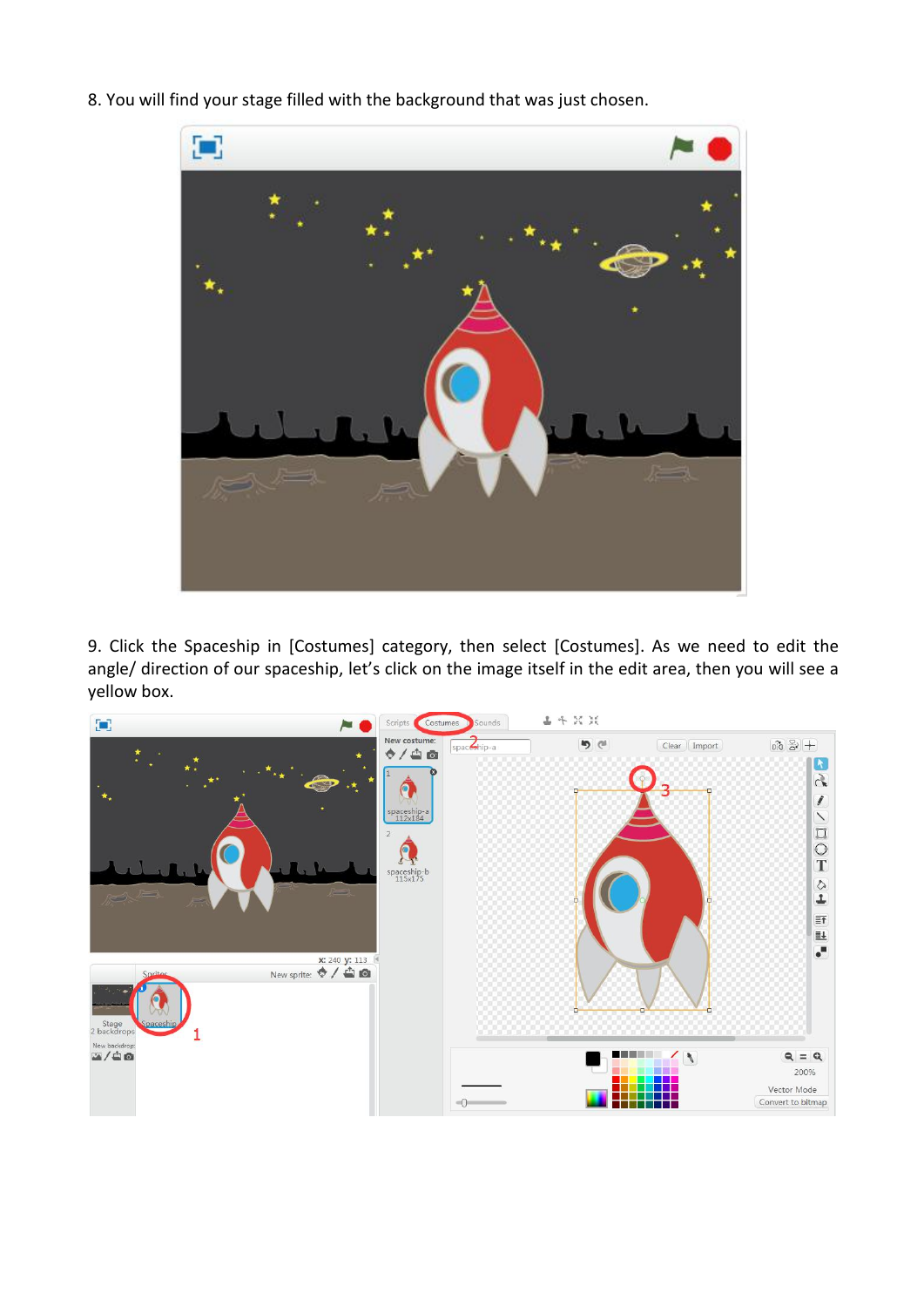10. Drag the rotation symbol in the red circle (see the little circle in above picture), direct your spaceship's tip towards the direction of three o'clock.



So you've finished adding a new costume with a fresh backdrop. It's time to get prepared for programming to fly your spaceship.

### **Task 2** - **Manipulating your Spaceship**

Now your spaceship is ready for flight at anytime. Thus we need to set up Ranger as its manipulator. The best way is to use the gyroscope that we've learned in previous text.

Humanized operation mode would be the most convenient:

- 1. Ranger being leaned forward (positive value of axis-X) : spaceship moving forward
- 2. Ranger being leaned backward (negative value of axis-X) : spaceship moving backward
- 3. Ranger being tilted leftward (positive value of axis-Y) : spaceship rotating to the left
- 4. Ranger being tilted rightward (negative value of axis- Y) : spaceship rotating to the right

To make the spaceship move along the direction of its head (tip), we also need to set instruction as [point in direction 0].

You may find flow chart of its working process as below: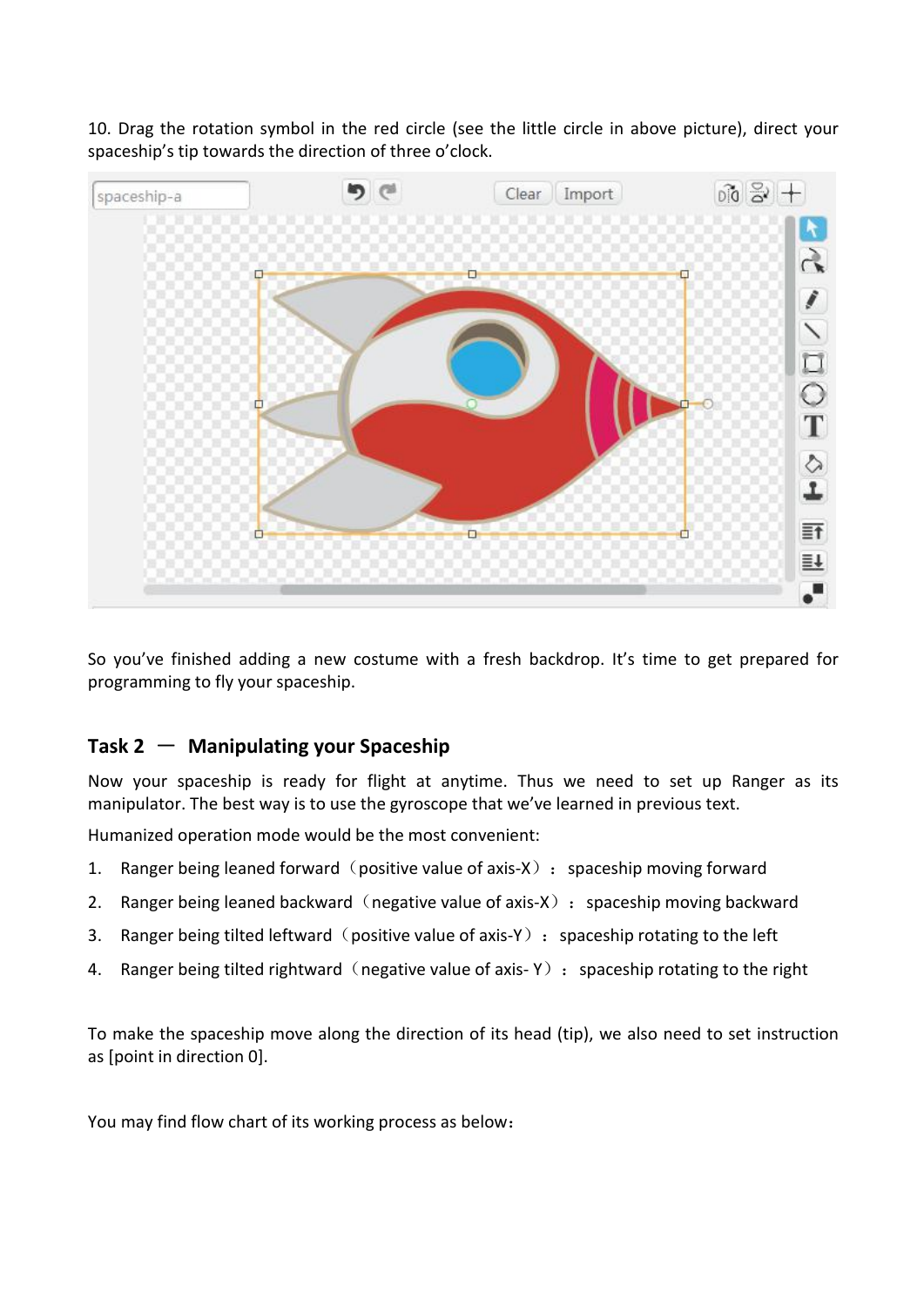

Detailed Programs for your reference as below: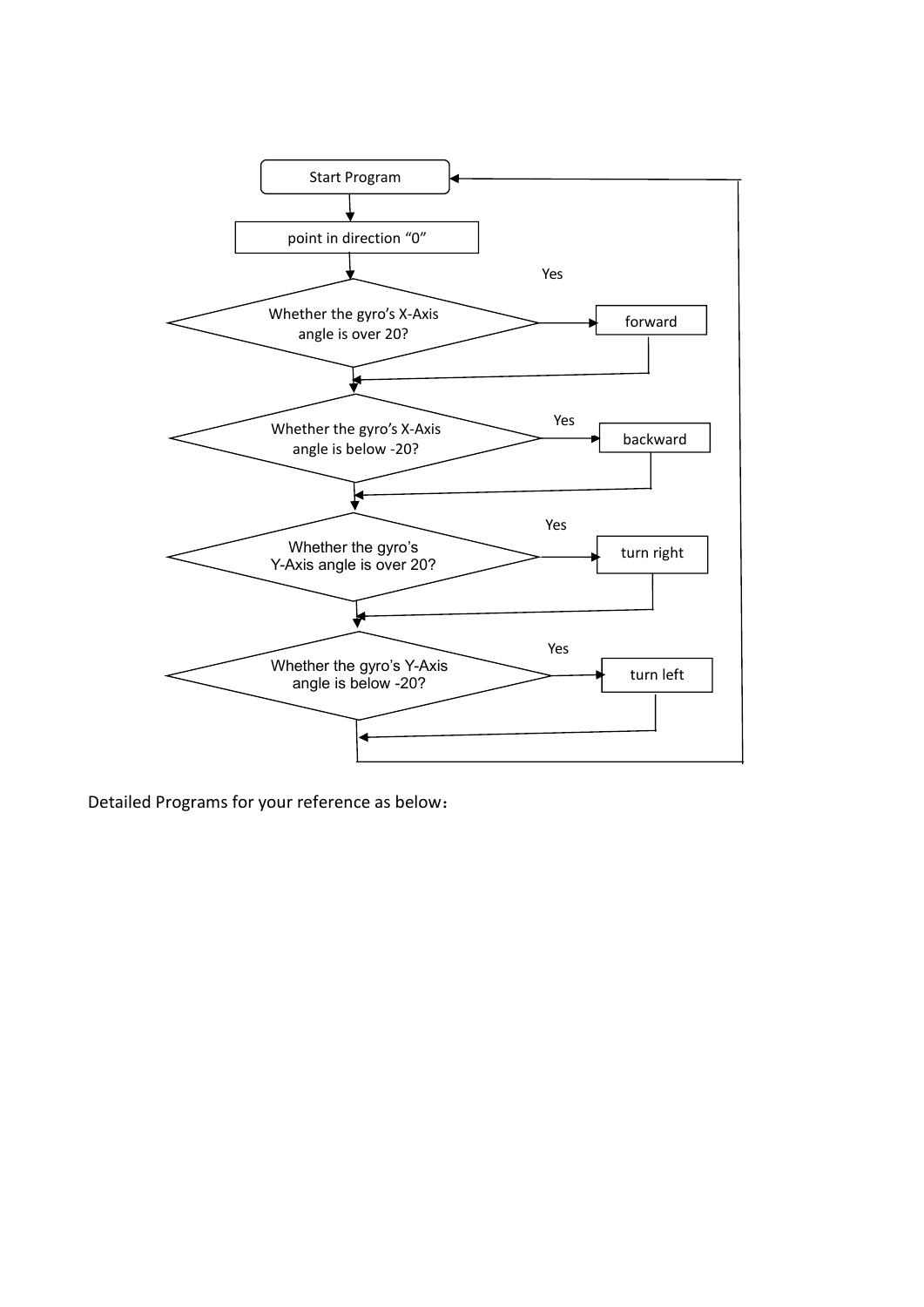|         | when clicked<br>point in direction OV                                      |
|---------|----------------------------------------------------------------------------|
| forever |                                                                            |
| if      | 3-axis gyro on board $(X-Ax)S$ angle $> 20$<br>then                        |
|         | move 10 steps                                                              |
|         | 3-axis gyro on board $(X-Axis)$ angle $ <$ -20<br>then<br>move $-10$ steps |
| if      | 3-axis gyro on board Y-Axis angle $> 20$ then                              |
|         | turn ( 5 degrees                                                           |
| îf      | 3-axis gyro on board Y-Axis <sup>y</sup> angle < - 20<br>then              |
|         | turn 5 degrees                                                             |

Well operate with Ranger and fly your spaceship smoothly, come on and head towards your goal!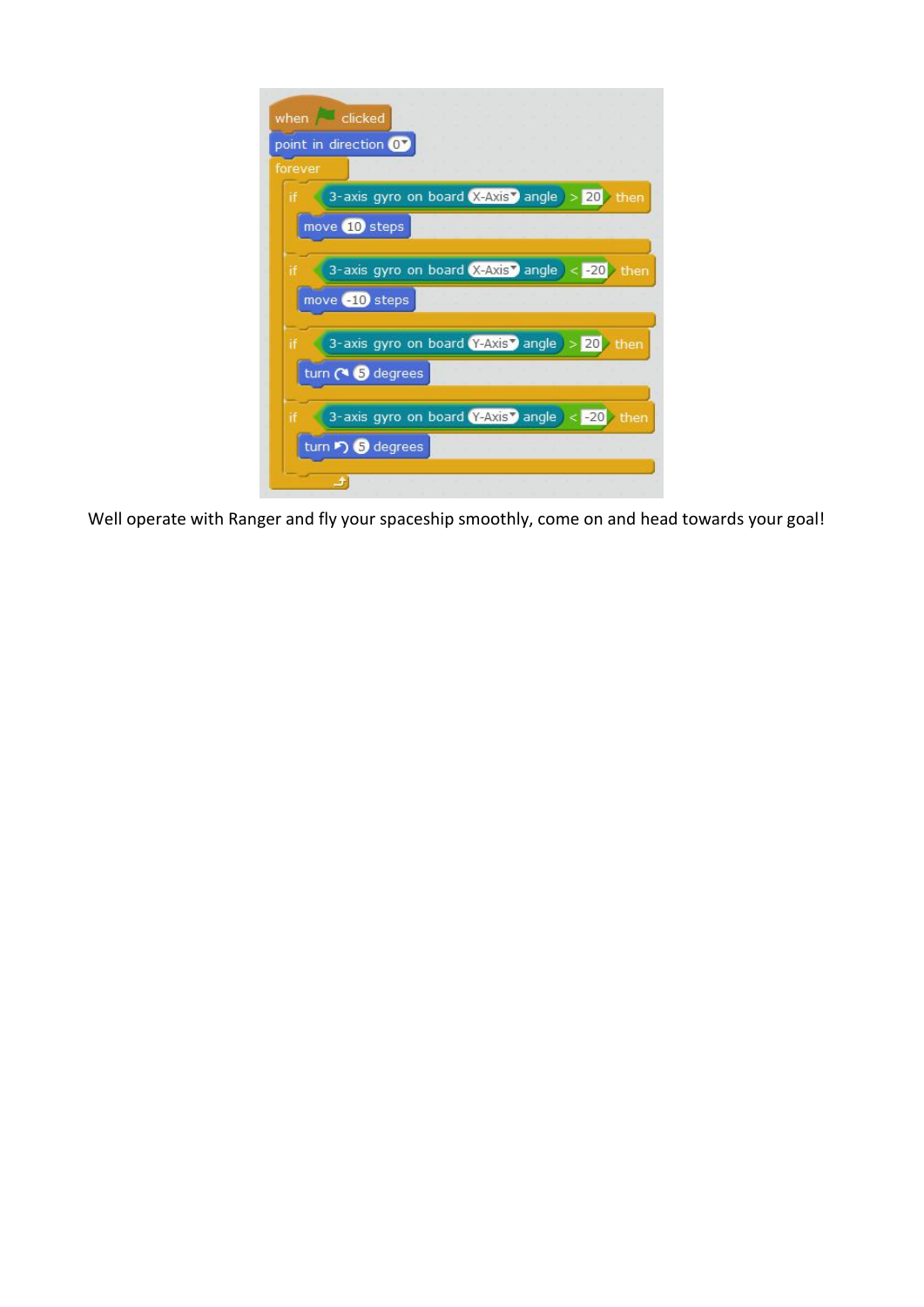#### **Tasks at challenging level**

### **Challenging Task 1**-**Stage mode pass-through**

Have you been familiarized with how to manipulate a spaceship? During your journey to the Mars, some space rocks may come up unexpectedly – then how do you maneuver your spaceship and fly all your crew till safe landing?



Actions: Turn your spaceship in a full circle and fly back to your starting point. Watch out those space rocks!

- 1. Add a new costume by clicking [Rocks]
- 2. Drag the "Rocks" to stage center
- 3. Follow steps as below and write your program about space rocks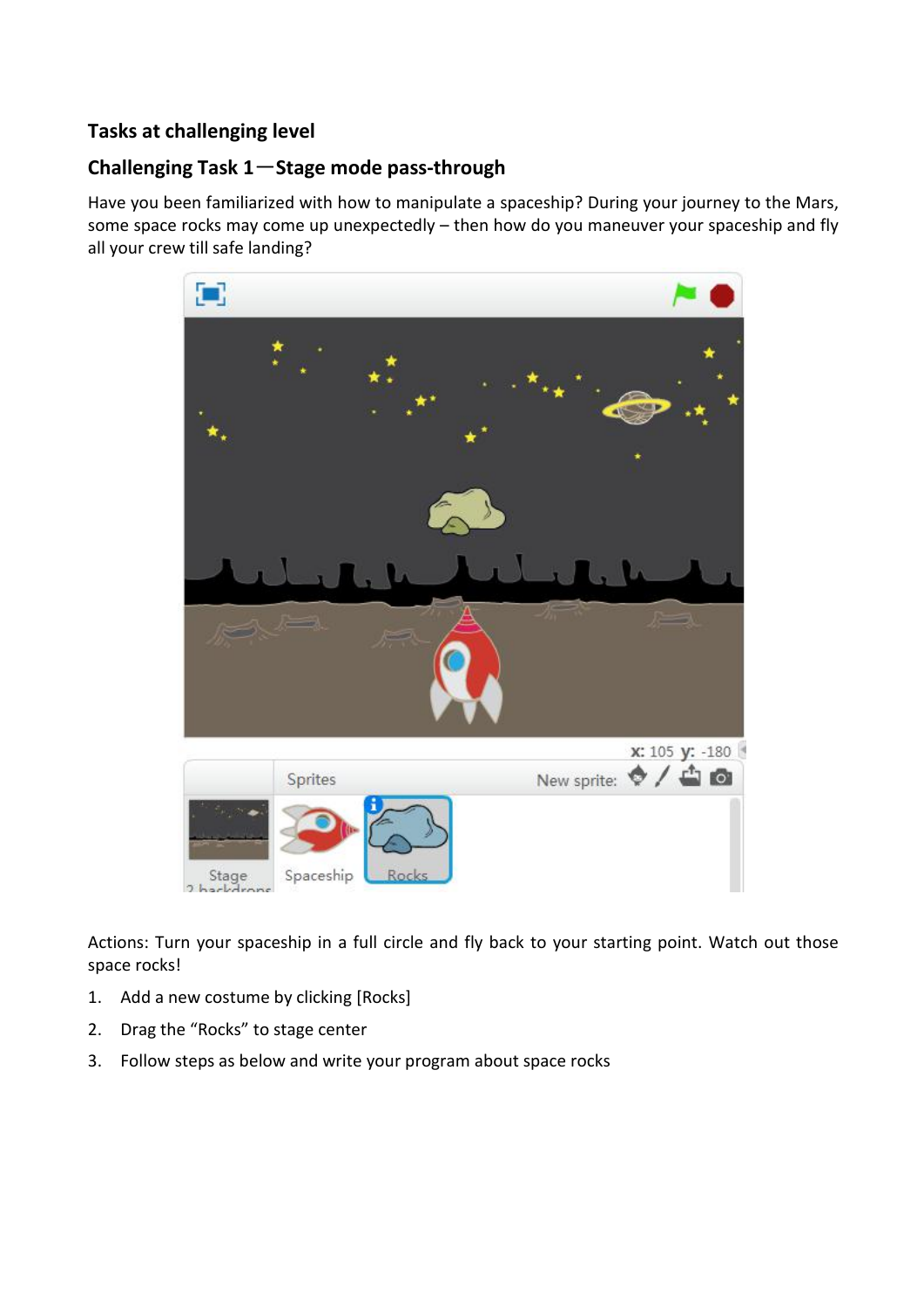

You need to keep detecting trails of space rocks. If touching [Spaceship], then play drum and change [color] effect.

# **Challenging Task 2**-**Barrier breakthrough**

It looks like so easy to overcome just one space rock, but what if more rocks popping up on your way?

Right click the "Rocks" icon under "Sprites", select [duplicate] to add a couple of more rocks and set the same detecting program on each block of rocks. mBlock will rename them automatically as "Rock 1, Rock 2".



Click and drag all those rocks onto your stage backdrop one by one.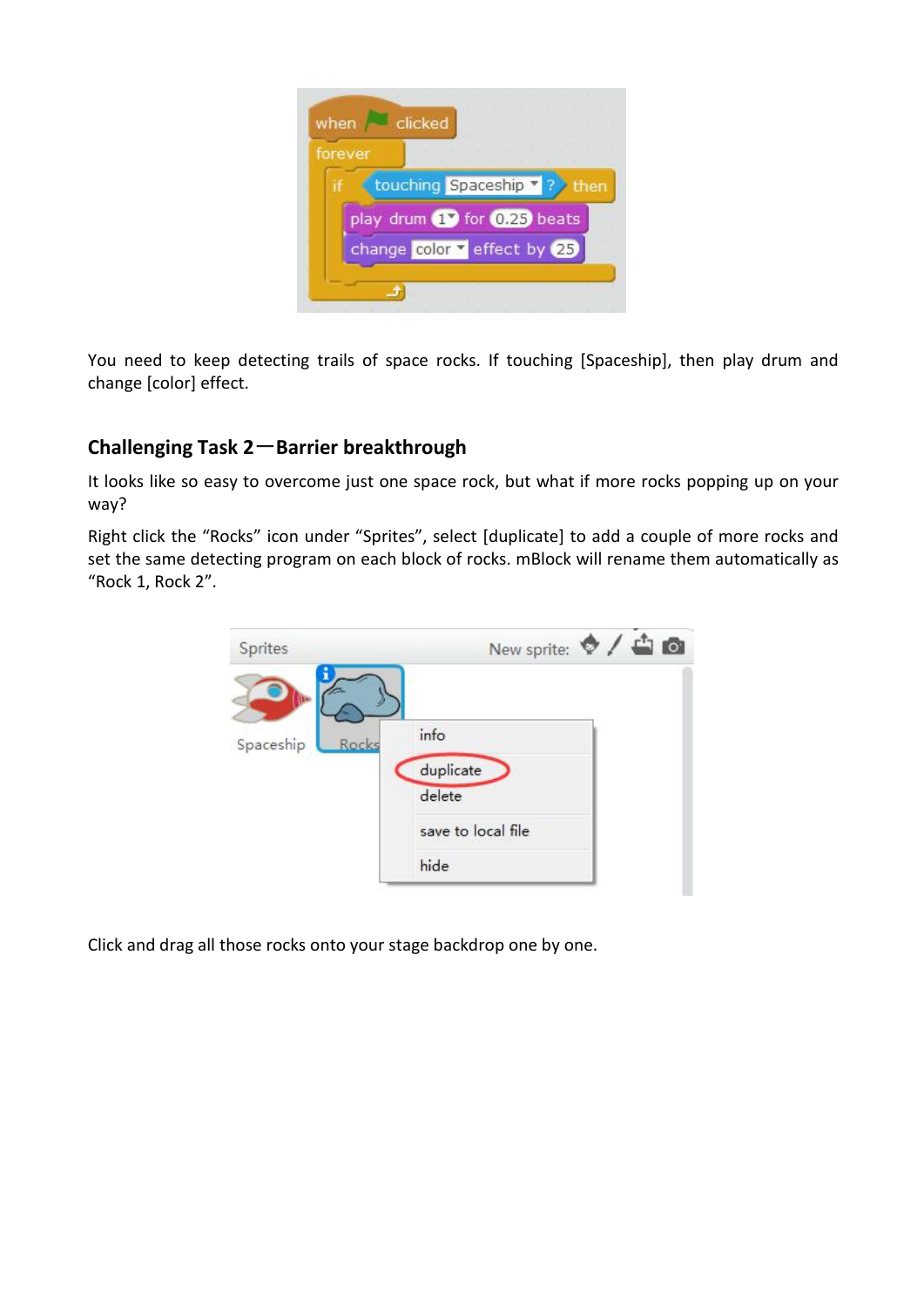

A lot of more challenging tasks are waiting ahead, just fighting! Take on an adventure with Ranger! Can you design more interesting tasks? Use your imagination and creativity!